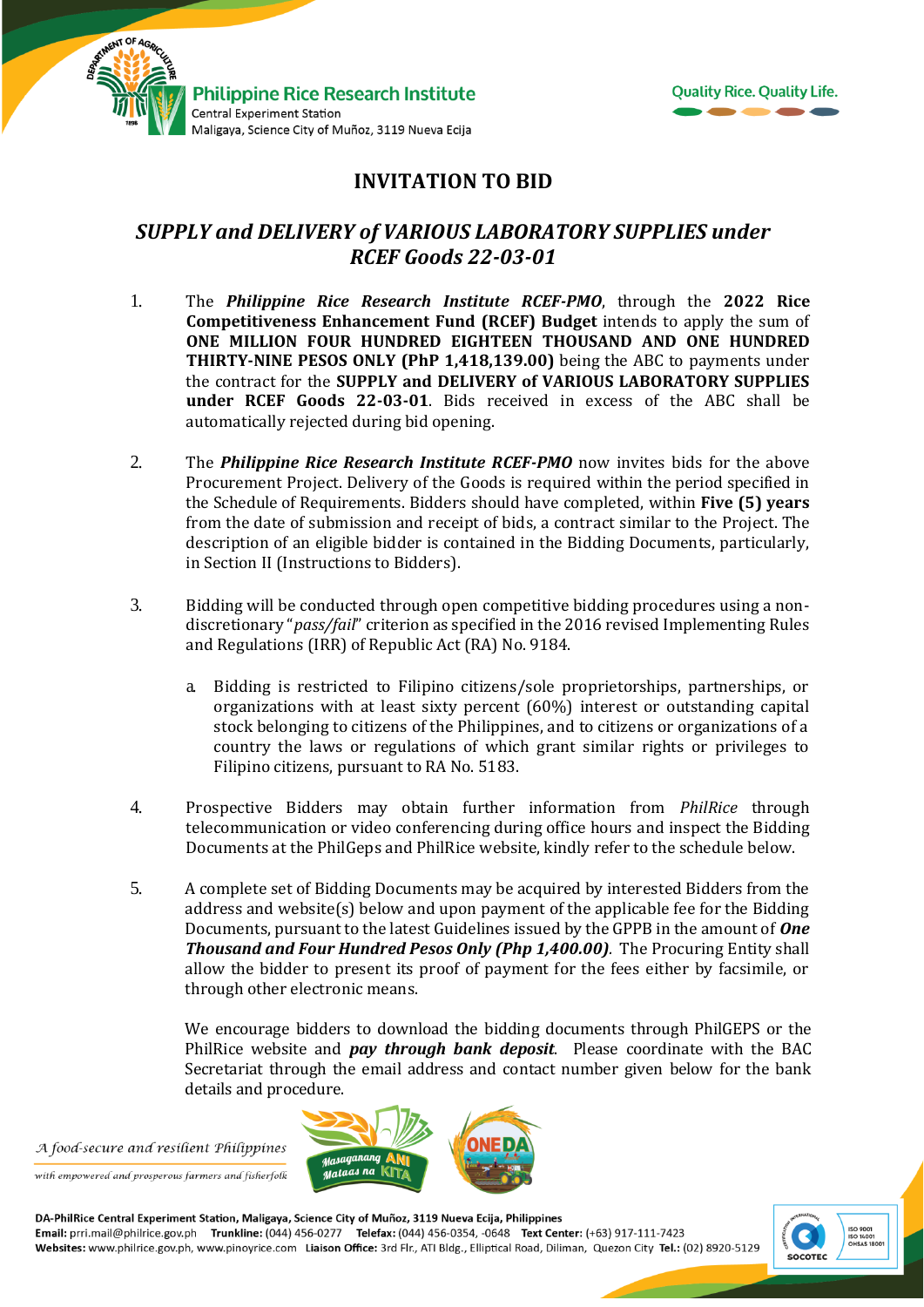



- 6. The *Philippine Rice Research Institute RCEF-PMO* will hold a Pre-Bid Conference through video conferencing or *webcasting via zoom/webex* on the date specified below which shall be open to all prospective bidders. A Personal Meeting ID will be sent through SMS or email for each participant at least one day before the event. Prospective bidders need to signify their intention to participate by sending an email to the address given below.
- 7. Bids must be duly received by the BAC Secretariat at the address given specified the date of submission day before the opening of bids. (i) manual submission or through courier at the office address indicated below*.* Late bids shall not be accepted.
- 8. All Bids must be accompanied by a bid security in any of the acceptable forms and in the amount stated in **ITB** Clause 14.
- 9. Bid opening shall be on *March 23, 2022, 09:30AM* at the address given below via *Zoom/Webex*.

The *Philippine Rice Research Institute RCEF-PMO* reserves the right to reject any and all bids, declare a failure of bidding, or not award the contract at any time prior to contract award in accordance with Sections 35.6 and 41 of the 2016 revised IRR of RA No. 9184, without thereby incurring any liability to the affected bidder or bidders.

- 10. **DA-PHILRICE DOES NOT CONDONE ANY FORM OF SOLICITATION ON ANY PROSPECTIVE WINNING AND LOSING BIDDERS BY ANY OF OUR STAFF/EMPLOYEES OR ANY OTHER PARTY. ANY SORT OF THIS KIND SHALL BE REPORTED IMMEDIATELY TO THE OFFICE OF THE SECRETARY OF THE NATIONAL BUREAU OF INVESTIGATION (NBI) FOR ENTR APMENT AND PROPER INVESTIGATION.**
- 11. Please refer to the following schedule of activities:

| <b>Activity</b>                                                                              | Date/Time                                                | <b>Remarks</b>                                                                                                                                                        |
|----------------------------------------------------------------------------------------------|----------------------------------------------------------|-----------------------------------------------------------------------------------------------------------------------------------------------------------------------|
| <sub>of</sub><br>Acceptance<br>through<br>queries<br>telephone or video<br>call with the BAC | March 03 - March 18<br>(Except Holidays and<br>Weekends) | Queries on the bidding documents only.                                                                                                                                |
| Secretariat                                                                                  | 8:00AM<br>12:00<br>to<br>noon                            | Queries on the technical specifications should<br>be in formal writing sent through email or fax,<br>addressed to the BAC Chairperson through<br>the BAC Secretariat. |



A food-secure and resilient Philippines

with empowered and prosperous farmers and fisherfolk

DA-PhilRice Central Experiment Station, Maligaya, Science City of Muñoz, 3119 Nueva Ecija, Philippines<br>Email: prri.mail@philrice.gov.ph Trunkline: (044) 456-0277 Telefax: (044) 456-0354, -0648 Text Center: (+63) 917-111-74 Websites: www.philrice.gov.ph, www.pinoyrice.com Liaison Office: 3rd Flr., ATI Bldg., Elliptical Road, Diliman, Quezon City Tel.: (02) 8920-5129